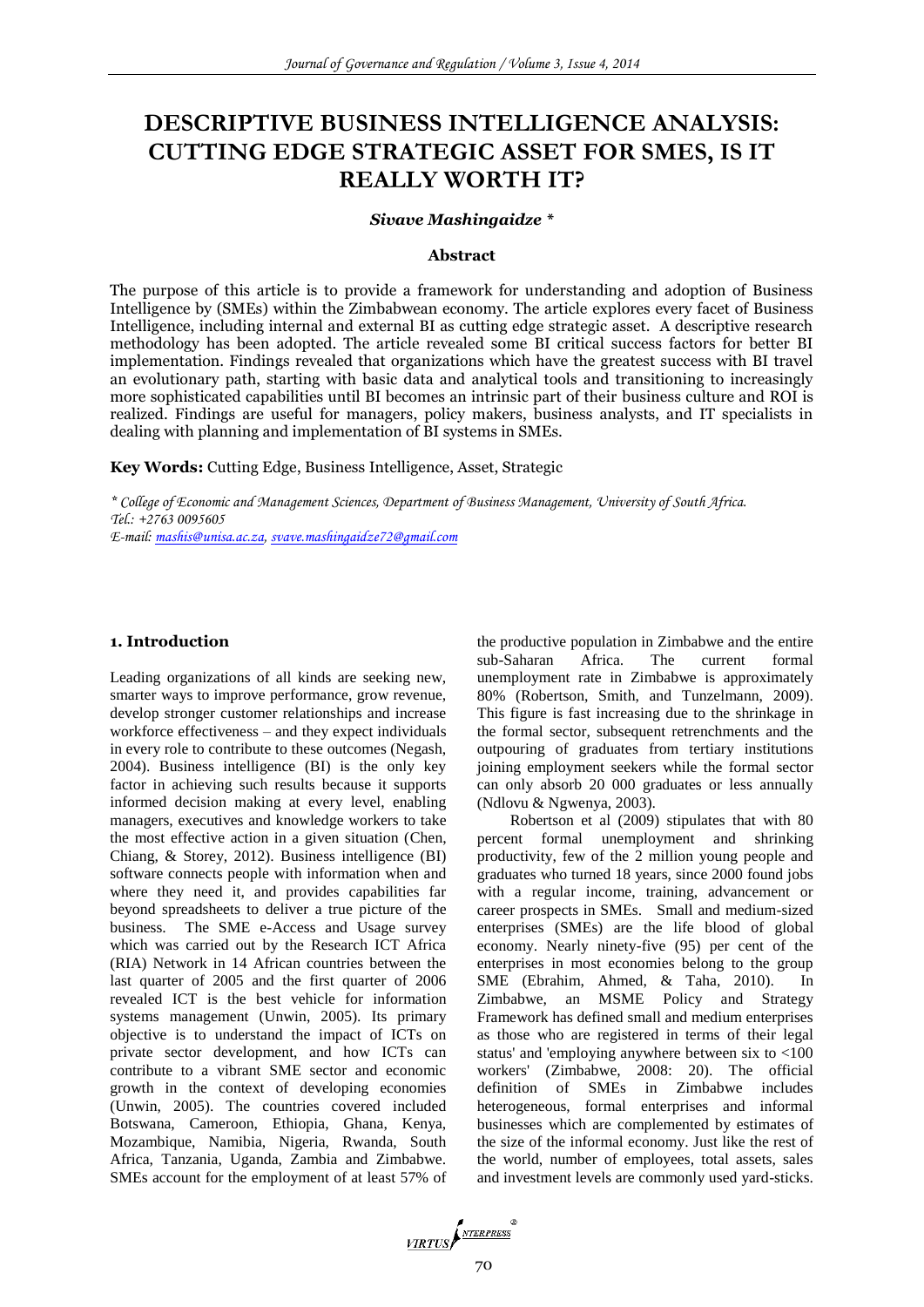Various activities of SMEs include village handicraft makers, restaurants, computer software, shops, and many sophisticated skills that drive different markets. Zimbabwe defines SMEs according to a lower limit of 5-10 employees and an upper limit of 50-100 employees for a small organisation. Medium enterprises were defined to have lower and upper limits of 100 and 250 employees (Ndlovu & Ngwenya, 2003). The EU describes an SME as a company that has fewer than 250 employees and has either an annual turnover not exceeding €50 million or an annual balance sheet total not exceeding €43 million (Perrini, 2006). But (Olawale, & Garwe, 2010) stipulates that one of the primary causes of failure in these small enterprises is lack of information systems (business intelligence) that is the ability of an organization to collect, maintain, and organize knowledge wishing to stay in business they have to compete in a different way (Negash, 2004). Innovativeness and competitiveness of SMEs can be increased by means of information technology implementation. Enterprise that made use of information technology oriented investments obtained substantial profits (Negash, 2004).

Unfortunately, information technology related solutions are mainly oriented in large enterprises and corporations but not in SMEs. Putting the latest information technology related solutions into practice of SMEs is frequently much delayed in comparison with large enterprises or does not happen at all (Olawale, & Garwe, 2010). As a result, SMEs are not as competitive in the market as large enterprises and their development is questionable. Business Intelligence (BI) as a concept provides a means to obtain crucial information to improve strategic decisions and therefore plays an important role in current decision support systems in SMEs (Baars, & Kemper, 2008) and is about creating value for organizations based on data or, more precisely, facts. Business intelligence enhances decision-making capabilities for managerial processes for instance planning, budgeting, controlling, assessing, measuring, and monitoring and to ensure critical information is exploited in a timely manner (Baars, & Kemper, 2008). According to Baars, & Kemper, (2008), the data warehouse industry – as the technological basis of BI – has reached full maturity and acceptance in the business fraternity. The pursuit of improving financial results, as well as production capacity or sales figures, results in several (ad-hoc) decisions, impacting the operational, tactical and strategic levels hence the need for business intelligence systems. Bierly, Kessler, & Christensen (2000) defined knowledge as a clear understanding of information; transformation from data (raw facts) to information (meaningful, useful data) is specified as the process of gaining knowledge. Usage of gained or extracted knowledge to establish and achieve goals, set by an organization, is described as wisdom or business intelligence.

The ability to import data seamlessly from as many sources as possible and to offer an integrated view over them without the need to define a-priori schemas offers flexibility and removes barriers in terms of what analyses are possible and what they can reveal (Westerski, 2013).

Given the dearth of literature on Business Intelligence in Zimbabwean SMEs this article saves a documentary overview of Business Intelligence as a cutting edge strategic asset. It is against this backdrop that the article seeks to discover whether it is worthwhile having business intelligence systems adopted by SMEs in Zimbabwe. The main purpose of this article is to capture the essence of what the literature says about BI and its role in decisionmaking in SMEs in general and in particular, to find out the expectations and empirical observations of the use of the BI output in decision-making in SMEs, to explore every facet of Business Intelligence, including internal and external BI and the tangible/intangible aspects leading to a competitive advantage in SMEs.

Internal Business Intelligence (BI) refers to the protection and utilization of internal data and external BI refers to the gathering of data and information about the competition (Wright, 1999). External Business Intelligence involves a company's attempts to gain information about a competitor to gain an advantage. Many researchers have identified numerous barriers/inhibitors confronting small and medium enterprises (SMEs) in their quest to adopt and assimilate electronic (e)-commerce applications in their operations (see for example, (MacGregor, & Vrazalic, 2005) and prescribed a plethora of solutions to make SMEs competitive.

To the best of my knowledge no research has been done in this area, "Descriptive Business Intelligence Analysis: Cutting Edge Strategic Asset in SMEs in Zimbabwe". A documentary analysis review of some of the most cited pieces of peer reviewed articles on this topic will be unraveled to see how BI has contributed to organizational growth in countries outside Zimbabwe, and again how it has cut costs in those companies. The reason is to find whether it is worth applying in Zimbabwean economy. The findings are then used to recommend stakeholders of SMEs in Zimbabwe to adopt the Business Intelligence strategy. In view of this background, the article is to contribute to literature on business intelligence espousal and utilization by SMEs, predominantly giving an answer to the question: "Is business intelligence really worth it as cutting edge strategic asset in Zimbabwean SMEs''. The answer will be arrived at by conducting a descriptive documentary analysis of text around the topic. The findings will contribute to the sea of knowledge as no such research has been done in Zimbabwe and again the results obtained may be useful for managers, policy makers, business analysts, and IT specialists in

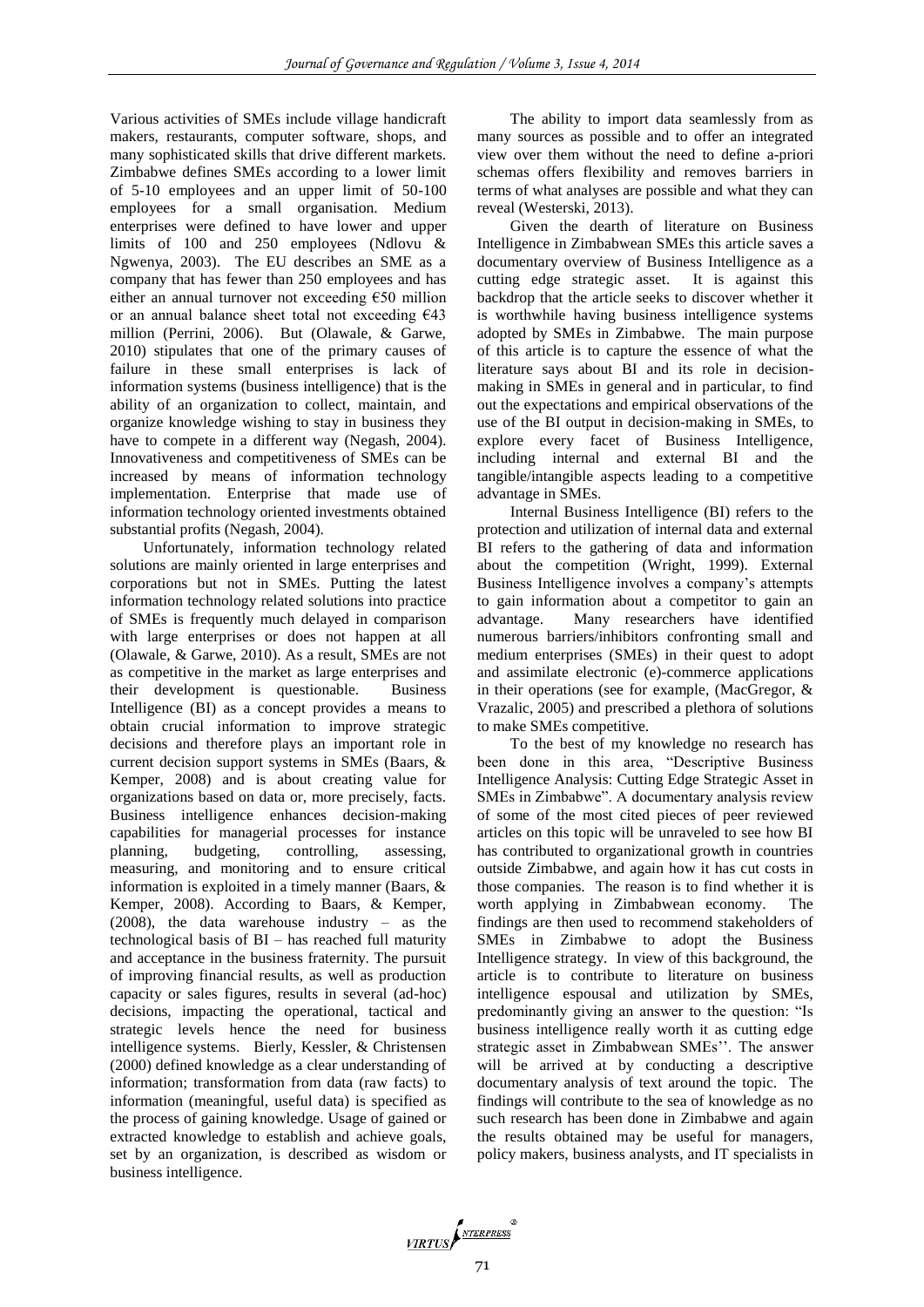dealing with planning and implementation of BI systems in SMEs.

## **2. Descriptive Research Methodology: Documentary Analysis**

For the purpose of this article a descriptive research methodology has been adopted, because it is restricted to factual registration and that there is no quest for an explanation why reality is showing itself this way (Tsang, 1997). In principle, descriptive research is not aiming at forming hypotheses or development of a theory (Creswell, 2002). Through document analysis, descriptive research is about describing how reality is in the business ecosystem. With descriptive research in its purest form explaining and evaluating is left to the reader or to other disciplines (Krathwohl, 1993). Document analysis is the systematic exploration of literature from various disciplines, IT, business, entrepreneurship psychology, or other artefacts such as films, videos and photographs. Hanson et al., (2005) argued that documents are unobtrusive and can be used without imposing on participants; they can be checked and re-checked for reliability. This methodology emphasizes an integrated view of speech/texts and their specific contexts. Texts in documentary analysis can be defined broadly as books, book chapters, essays, interviews, discussions, newspaper headlines and articles, historical documents, speeches, conversations, advertising, theater, informal conversation, or really any occurrence of communicative language (Robson, 2002).

Two criteria pivoted the selection criteria of literature that serves as the bedrock for this article. First, the selected literature for review needed to explicitly describe or explain the business intelligence inaccessible terms and also the literature from the texts needed to be general and all encompassing. General texts according to Robson (2002) are respected journals and sections of journals focusing on these disciplines for entrepreneurship, IT and business intelligence served as secondary sources for this article. Keywords such as intelligence, business, SMEs, cutting edge, were used to query databases such as Web of information systems, JSTOR (a digital library founded in 1995 and originally containing digitized back issues of academic journals, and it now includes books and primary sources, and current issues of journals), and UNISA Electronic Databases such as Sage Journal, EBSCO, SABINET

## **3. Literature Review on Business Intelligence**

## *3.1 The Evolution of Business Intelligence*

Business intelligence is not just a modern idea. In his famous treatise "The Art of War, Sun Tzu says,

"…what enables the wise commander to strike and conquer, and achieve things beyond the reach of ordinary men, is foreknowledge (Parry‐Giles, & Parry‐Giles, 1999). Now this foreknowledge cannot be elicited from spirits…" (Parry‐Giles, & Parry‐ Giles, 1999). Although the term 'business intelligence' has been in use since 1800, (Lin, Michel, Aiden, Orwant, Brockman, & Petrov, 2012), it was used in scientific context for the first time in an article by Hans Peter Luhn, an IBM researcher, in 1958 (Gibson, Arnott, Jagielska, & Melbourne, 2004). In his article, Luhn (1958) described an "automatic method to provide current awareness services to scientists and engineers" (p. 314) who needed help to cope with the growth of scientific and technical literature (Gibson, et al, 2004). While Sun Tzu is not the father of business intelligence, his concept that foreknowledge breeds success applies directly to BI. Modern BI uses computers to gain foreknowledge by processing and analyzing information in support of business decisions. In the 1980's before BI was BI it was called Executive Information Systems (EIS), in the 1990's, is was Online Application Protocol (OLAP), followed by scorecards, dashboards, KPIs (key performance indicators), and real time alerts through business activity monitoring (Gibson, et al, 2004).

The term BI was coined by Gartner (Dresner, 1989) as an umbrella term to describe the set of concepts and methods used to improve business decision-making by using fact-based support systems. In the 1990s, information technologies (IT) evolved to enable resource wide applications such as Customer Relationship Management (CRM), Enterprise Resource Programs (ERP) and Supply Chain Management (SCM) that help streamline many large and medium sized businesses to make them competitive (Dresner, 1989). In addition, in the late 1990s, IT enabled the process of data warehousing, especially for transaction-intensive industries such as financial, retail and telecommunications (Kotrlik, & Williams, 2003). As a result, there are vast amounts of information stored in company computers about all aspects of the business Regardless of the moniker we give BI, it is certain that it is here to stay. Research on business intelligence originates from the term as introduced in 1989, by Howard Dressner, regarding business intelligence to describe concepts and methods to improve business decision making by using fact-based support (Negash & Grey, 2008).

From a historical standpoint the underlying concept of business intelligence is not new. Since ancient times, humanity has developed processes, techniques and tools for collecting and analyzing intelligence to support decision making, especially during times of war (Rutkauskas, 2008). Ancient military organizations developed tactics and methods to collect and develop intelligence although these were more in terms of what we today call "industrial espionage", that is illegal and unethical methods to

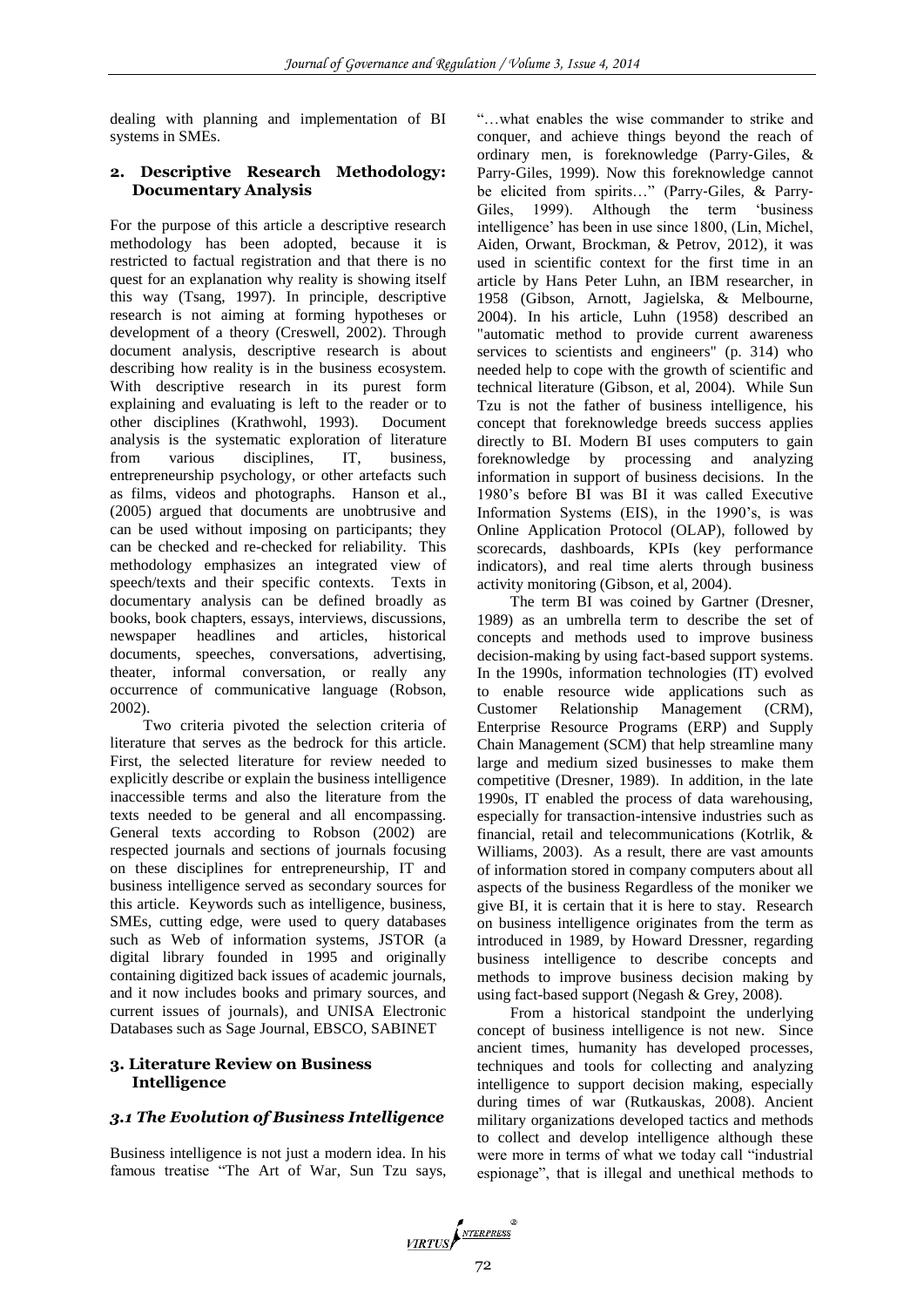collect intelligence about other organizations (Calof and Wright 2008).

## *3.2 Business Intelligence: Definitions & Approaches*

The BI literature lacks a universally accepted definition of BI (Ponelis, & Britz, 2013). The definitions range from one-dimensional definitions, in which BI is viewed as a set of technologies or as a process, to multidimensional definitions, in which BI is viewed as a process, a set of technologies and a product (a detailed discussion about the BI definitions is provided in chapter two). In line with the multidimensional view, Davenport (2006) defines BI as a term which encompasses a wide array of processes and software to collect, analyze, and disseminate data, all in the interest of better decisionmaking." In the same way, Wixom and Watson (2010) define BI in their paper as: "a broad category of technologies, applications, and processes for gathering, storing, accessing, and analyzing data to help its users to make better decisions." A literature review around the theme business intelligence (BI) shows ''division" in endeavor to define this concept or division in attempts at defining this concept: Technical and managerial approaches, tracing two broad patterns: The managerial approach sees BI as a process in which data gathered from inside and outside the company are integrated in order to generate information relevant to the decision-making process. The role of BI here is to create an informational environment in which operational data gathered from transactional systems and external sources can be analyzed, in order to reveal ''strategic" business dimensions. The BI literature lacks a universally accepted definition of BI (Ponelis, & Britz, 2013). The definitions range from onedimensional definitions, in which BI is viewed as a set of technologies or as a process, to multidimensional definitions, in which BI is viewed as a process, a set of technologies and a product (a detailed discussion about the BI definitions is provided in chapter two). In line with the multidimensional view, Davenport (2006) defines BI as a term which encompasses a wide array of processes and software to collect, analyze, and disseminate data, all in the interest of better decisionmaking. According to Hannula et al, it is the Systematic business information acquisition and analysis.

In addition, it is also called Competitive Intelligence, Corporate Intelligence, Market Intelligence, Market Research, Data Warehousing, and Knowledge Management. Howard Dresner (1989) proposed "business intelligence" as an umbrella term to describe "concepts and methods to improve business decision making by using factbased computerized support systems." It was not until the late 1990s that this usage was widespread. Ranjan, (2009) defined Business intelligence as the process of taking large amounts of data, analyzing that data, and presenting a high-level set of reports that condense the essence of that data into the basis of business actions, enabling management to make fundamental daily business decisions. Ranjan, (2009) view BI as way and method of improving business performance by providing powerful assists for executive decision maker to enable them to have actionable information at hand. BI tools are seen as technology that enables the efficiency of business operation by providing an increased value to the enterprise information and hence the way this information is utilized. Wang, Carley, Zeng, & Mao, (2007) define BI as "The process of collection, treatment and diffusion of information that has an objective, the reduction of uncertainty in the making of all strategic decisions." Experts describe Business intelligence as a "business management term used to describe applications and technologies which are used to gather, provide access to analyze data and information about an enterprise, in order to help them make better informed business decisions." Tvrdikova (2007) describes the basic characteristic for BI tool is that it is ability to collect data from heterogeneous source, to possess advance analytical methods, and the ability to support multi user's demands. Zeng et al. (2007) categorized BI technology based on the method of information delivery; reporting, statistical analysis, ad-hoc analysis and predicative analysis. The concept of Business Intelligence (BI) is brought up by Gartner Group since 1996. It is defined as the application of a set of methodologies and technologies, such as J2EE, DOTNET, Web Services, XML, data warehouse, OLAP, Data Mining, representation technologies, etc, to improve enterprise operation effectiveness, support management/decision to achieve competitive advantages. Golfarelli et al. (2004) defined BI that includes effective data warehouse and also a reactive component capable of monitoring the time critical operational processes to allow tactical and operational decision-makers to tune their actions according to the company strategy. Gangadharan and Swamy (2004) define BI as the result of in-depth analysis of detailed business data, including database and application technologies, as well as analysis practices.

They widen the definition of BI as technically much broader tools that include potentially encompassing knowledge management, enterprise resource planning, decision support systems and data mining. Berson et.al (2002); Curt Hall (1999) BI includes several software for Extraction, Transformation and Loading (ETL), data warehousing, database query and reporting, OLAP, data analysis, data mining and visualization. The BI literature lacks a universally accepted definition of BI (Pirttimaki 2007; Wixom and Watson 2010). The definitions range from one-dimensional definitions, in which BI is viewed as a set of technologies or as a

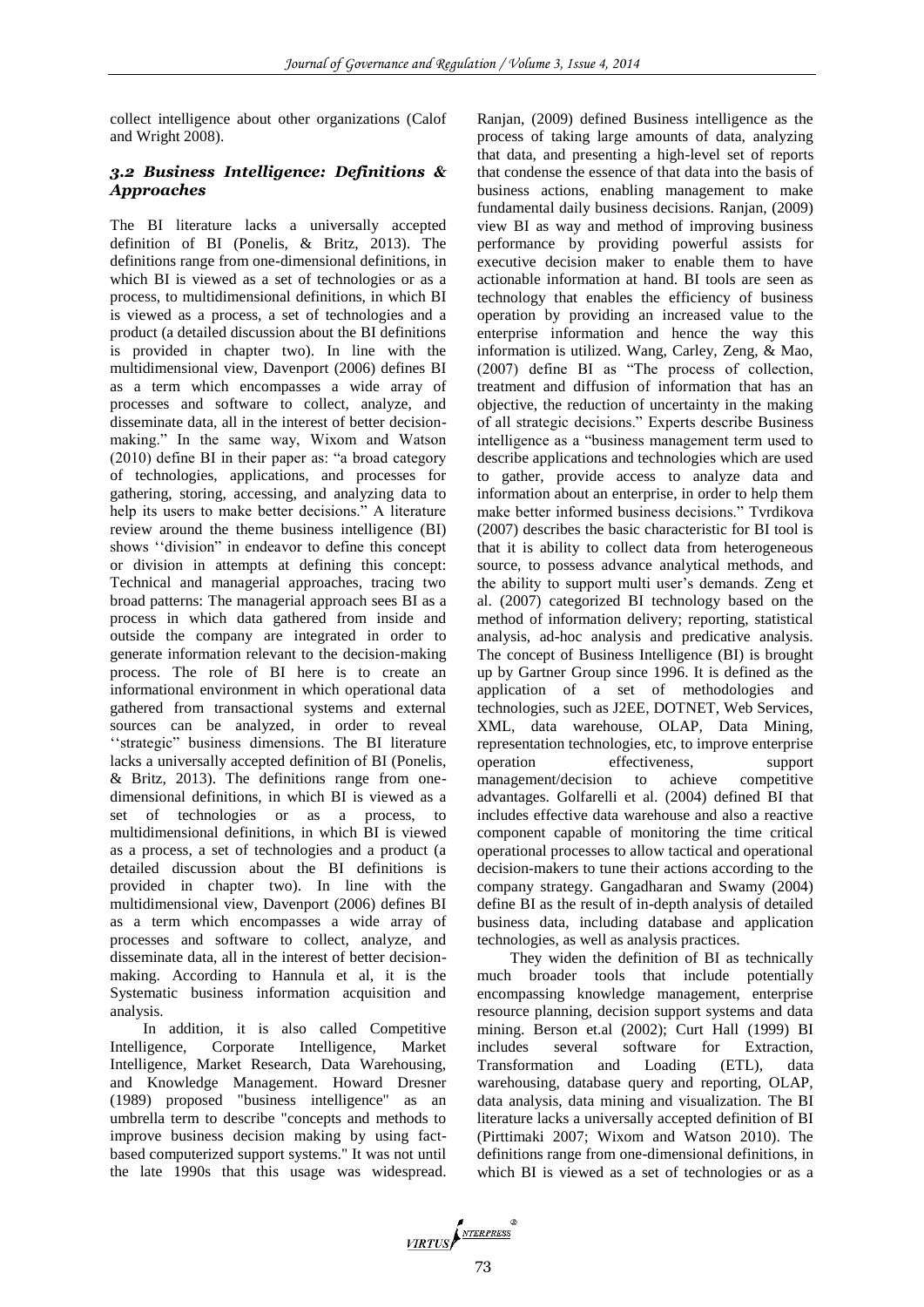process, to multidimensional definitions, in which BI is viewed as a process, a set of technologies and a product (a detailed discussion about the BI definitions is provided in chapter two). In line with the multidimensional view, Davenport (2006) defines BI as a term which: "encompasses a wide array of processes and software to collect, analyzes, and disseminate data, all in the interest of better decisionmaking." In the same way, Wixom and Watson (2010) define BI in their paper as: "a broad category of technologies, applications, and processes for gathering, storing, accessing, and analyzing data to help its users to make better decisions." One of the main issues that are obvious in the literature is the confusion between business intelligence and competitive intelligence (CI).

In the literature, authors such as Calof and Wright (2008), Kinsinger (2007), Martinsons (1994) and Vedder et al. (1999) use the term BI to convey the concept of competitive intelligence. Competitive intelligence (CI), also known as business intelligence, is both a process and a product (Calof and Wright 2008). As a process, CI is the set of legal and ethical methods an organization uses to harness information that helps it achieve success in a global environment. As a product, CI is information about competitors' activities from public and private sources, and its scope is the present and future behavior of competitors, suppliers, customers, technologies, acquisitions, markets, products and services, and the general business environment. CI covers the entire competitive environment (including both current and potential competitors) by collecting internal and external information to identify business opportunities and threats (Calof and Wright 2008). However, the concept of CI attained popularity only in the marketing intelligence literature together with the concept of marketing/market intelligence (Calof and Wright 2008). The most recent papers define BI as a three-dimensional concept. Shariat and Hightower (2007) characterize it as a composition of processes, technologies and products: processes for collecting and analyzing business information; technologies used in those processes; and the product as "the information (knowledge) obtained from these processes" Inspired by the BI definitions discussed, two main BI perspectives were identified and are presented in the next section.

The term "Internal" Business Intelligence covers the ability of a company to keep information from its competitors so that they may not gain a competitive advantage from their espionage activities. Theft can take the form of Industrial Espionage (IE), as defined by the Economic Espionage Act of 1996 (EEA), where trade secrets are stolen by a foreign governments or agents against domestic businesses (Fleischer, Craig, Blenkhorn, and David, 2003). Business Espionage, on the other hand, is defined by the Central Intelligence Agency (CIA) as involving the theft of trade secrets by competitors, either

foreign or domestic (Smith, 2005). This may include cases where former workers for a company take the protected trade secrets with them when they take on a new and competitive job elsewhere and use them against a previous employer. External Business Intelligence involves your company's attempts to gain information about a competitor to gain an advantage. Based again on a CIA definition, by Smith, (2005), this is called Corporate Espionage (CE). Although the term may not seem legal, there are many perfectly ethical methods to conduct CE (Fleisher, Wright, & Tindale, 2007). Internal BI refers to the protection and utilization of internal data and external BI refers to the gathering of data and information about the competition.

According to Central Intelligence Agency CIA (Fleischer, et al. 2003) there are three types of Espionage when dealing with trade secrets, businesses intelligence and competitive advantage:

- Industrial Espionage Foreign government vs. Domestic Business.
- Business Espionage Foreign or Domestic Business vs. Domestic Business.
- Corporate Espionage Legal and ethical intelligence gathering by Domestic

The Federal Bureau of Investigations (FBI), on the other hand defines the theft of trade secrets using the definitions in the Economic Espionage Act of 1996 - Economic Espionage includes industrial, business, and corporate espionage (Pooley, Lemley, & Toren, 1996). **Industrial Espionage**: Section 1831 of the Economic Espionage Act of 1996 described industrial espionage as the theft of trade secrets by a foreign instrumentality any agency, bureau, ministry, component, institution, association, or any legal, commercial, or business organization, corporation, firm, or entity that is substantially owned, controlled, sponsored, commanded, managed, or dominated by a foreign government; and/or a foreign agent any officer, employee, proxy, servant, delegate, or representative of a foreign government. An example of Industrial Espionage was the French Government, in conjunction with Air France, planting electronic listening devices in the seats in first class. The purpose of these devices was to monitor conversation between first class customers discussing business topics (Simon, 1998).

**Business Espionage**: Section 1832 – the theft of domestic trade secrets by a foreign or domestic business. Besides foreign governments, foreign and domestic companies are responsible for the theft of trade secrets from domestic companies. Some of the case studies that are examples of this type of espionage include (Carr, Morton, & Furniss, 2000):

- Retired Kodak employees forming a consulting business passing along Kodak internal information.
- Taiwanese Business receiving insider information on creation of labels from an employee of Avery Dennison.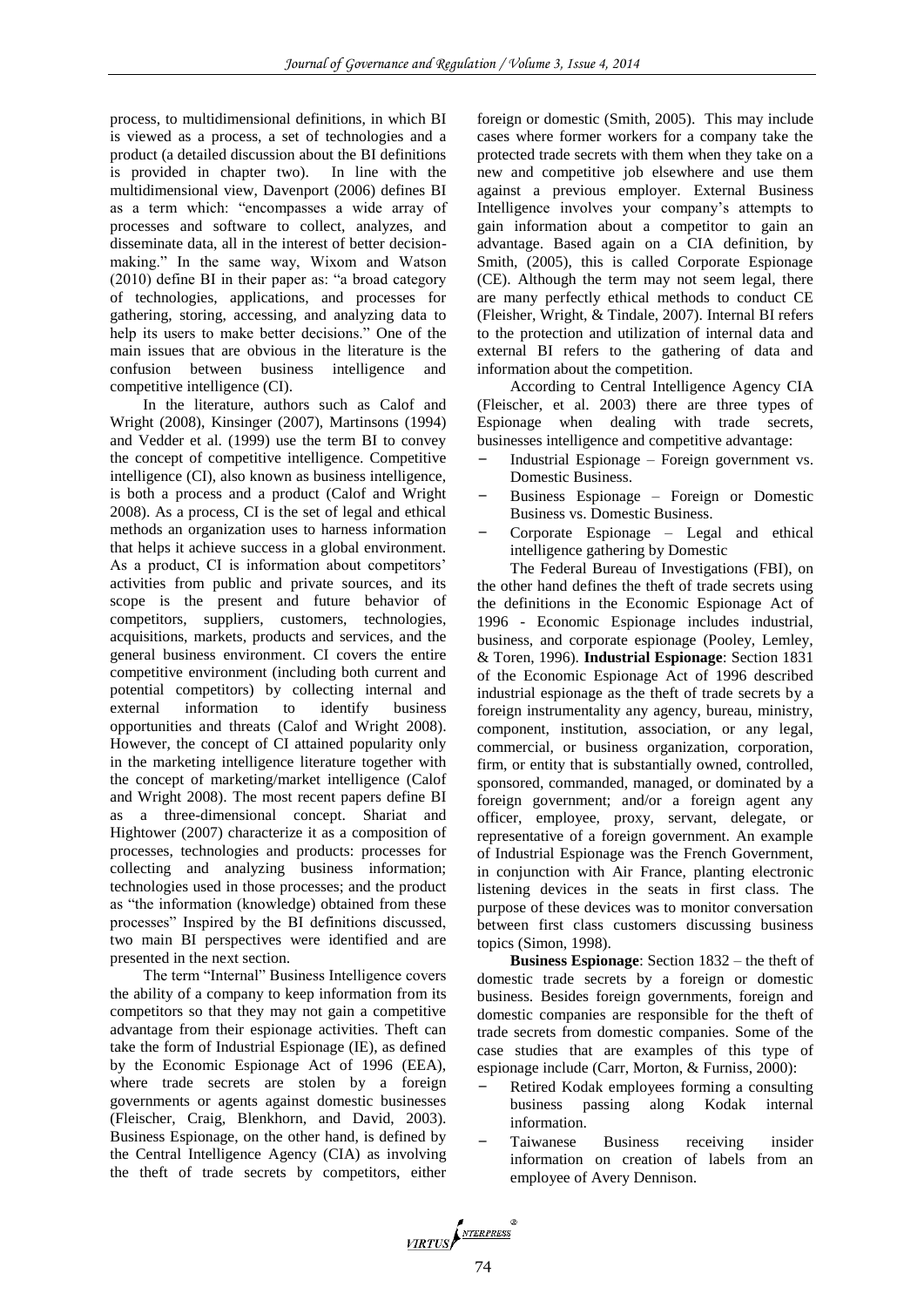A Lockheed Martin employee hired by Boeing bringing along trade secrets

**Corporate Espionage:** While at first blush CE may give the appearance of something unethical, in reality there are a number of ways for companies to carry out CE that are well within the established bounds of proprietary. Many of these are actually simple methods that may prove very lucrative when properly utilized. CE is generally conducted by the employee. These are employees who gather the competitor's information as part of their normal employment process. This information can be collected in the following ways (Carr, Morton, & Furniss, 2000):

- **Publications**
- Conferences
- **Internet**
- Business Information

BI systems combine data gathering, data storage, and knowledge management with analytical tools to present complex internal and competitive information to planners and decision makers. Implicit in this definition is the idea (perhaps the ideal) that business intelligence systems provide actionable information delivered at the right time, at the right location, and in the right form to assist decision makers. The objective is to improve the timeliness and quality of inputs to the decision process, hence facilitating managerial work. Sometimes business intelligence refers to on-line decision making, that is, instant response. Most of the time, it refers to shrinking the time frame so that the intelligence is still useful to the decision maker when the decision time comes. In all cases, use of business intelligence is viewed as a proactive management system with essential components of proactive BI as shown below (Gupta, & Sharma, 2013):

## *3.3. Components of Business Intelligence*

OLAP (On-line analytical processing): Codd, & Salley, (1993) defines OLAP as a way in which business users can slice and dice their way through data using sophisticated tools that allow for the navigation of dimensions such as time or hierarchies. Online Analytical Processing or OLAP provides multidimensional, summarized views of business data and is used for reporting, analysis, modeling and planning for optimizing the business. OLAP techniques and tools can be used to work with data warehouses or data marts designed for sophisticated enterprise intelligence systems. These systems process queries required to discover trends and analyze critical factors. Reporting software generates aggregated views of data to keep the management informed about the state of their business. Other BI tools are used to store and analyze data, such as data mining and data warehouses; decision support systems and forecasting; document warehouses and document management; knowledge management;

mapping, information visualization, and dash boarding; management information systems, geographic information systems; Trend Analysis; Software as a Service (SaaS).

Advanced Analytics: it is referred to as data mining, forecasting or predictive analytics, this takes advantage of statistical analysis techniques to predict or provide certainty measures on facts (Bose, 2009).

Corporate Performance Management (Portals, Scorecards, and Dashboards): this general category usually provides a container for several pieces to plug into so that the aggregate tells a story. For example, a balanced scorecard that displays portlets for financial metrics combined with say organizational learning and growth metrics (Andreeva, Boehm, Gaidioz, Karavakis, Kokoszkiewicz, Lanciotti, & Sidorova, 2010). Real time BI: It allows for the real time distribution of metrics through email, messaging systems and/or interactive displays (Azvine, Cui,, Nauck, & Majeed, 2006). Data Warehouse and data marts: The data warehouse is the significant component of business intelligence. It is subject oriented, integrated. The data warehouse supports the physical propagation of data by handling the numerous enterprise records for integration, cleansing, aggregation and query tasks. It can also contain the operational data which can be defined as an updateable set of integrated data used for enterprise wide tactical decision-making of a particular subject area. It contains live data, not snapshots, and retains minimal history. Data sources can be operational databases, historical data, external data for example, from market research companies or from the Internet), or information from the already existing data warehouse environment. The data sources can be relational databases or any other data structure that supports the line of business applications (Andreeva et al. 2010).

They also can reside on many different platforms and can contain structured information, such as tables or spreadsheets, or unstructured information, such as plaintext files or pictures and other multimedia information. A data mart as described by (Inmon, 1999) is a collection of subject areas organized for decision support based on the needs of a given department. Finance has their data mart, marketing has theirs, and sales have theirs and so on. And the data mart for marketing only faintly resembles anyone else's data mart. Perhaps most importantly, (Inmon, 1999) the individual departments own the hardware, software, data and programs that constitute the data mart. Each department has its own interpretation of what a data mart should look like and each department's data mart is peculiar to and specific to its own needs. Similar to data warehouses, data marts contain operational data that helps business experts to strategize based on analyses of past trends and experiences. The key difference is that the creation of a data mart is predicated on a specific, predefined need for a certain

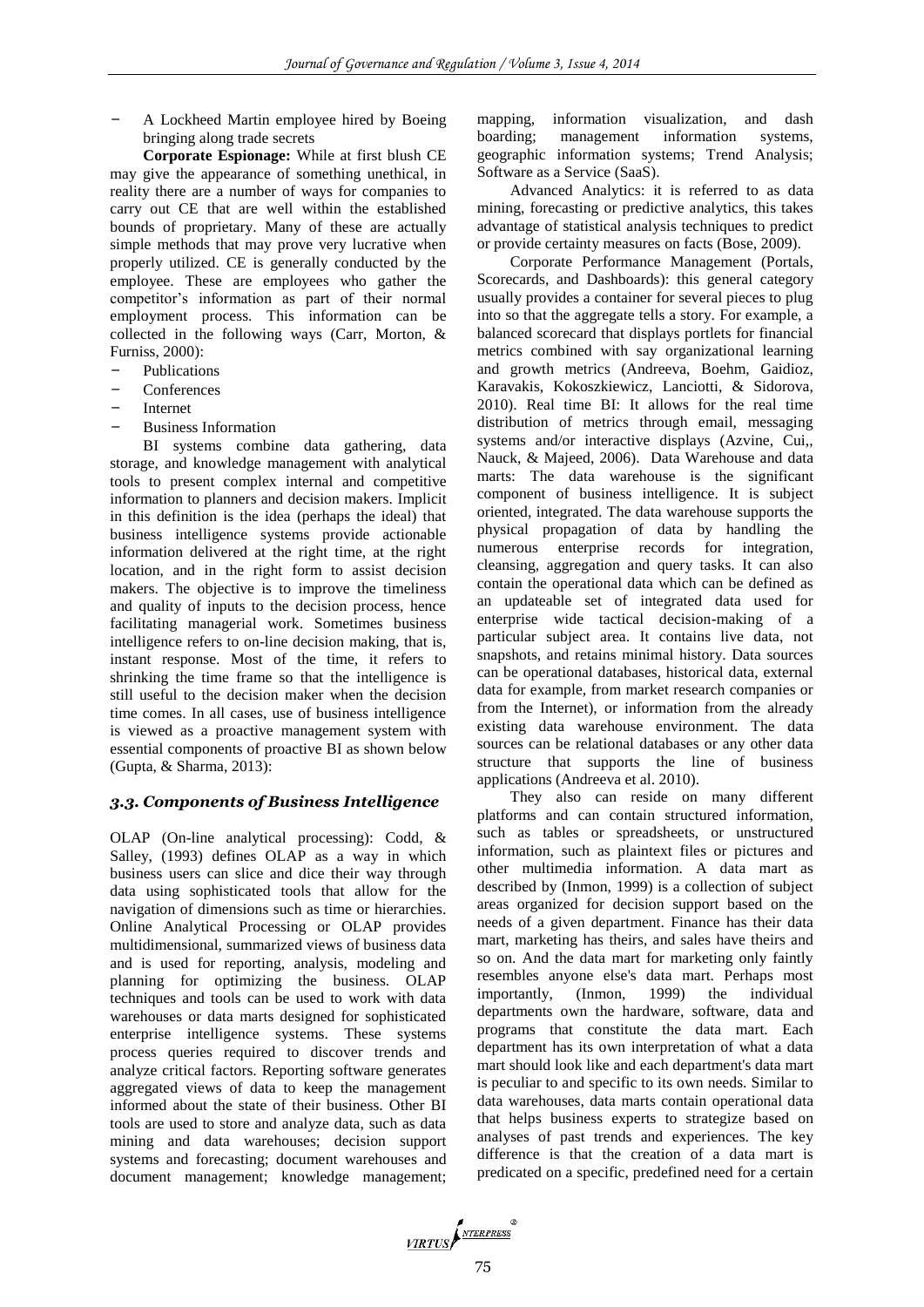grouping and configuration of select data. There can be multiple data marts inside an enterprise. A data mart can support a particular business function, business process or business unit. A data mart as described by (Inmon, 1999) is a collection of subject areas organized for decision support based on the needs of a given department. Finance has their data mart, marketing has theirs, and sales have theirs and so on. And the data mart for marketing only faintly resembles anyone else's data mart. Beside components Business intelligence has its own systems.

## *3.4 Business Intelligence Systems*

The role of BI systems and their influence over organizations have been subject to change. From simple, static analytical applications they have evolved into solutions that can be used in strategic planning, customer relationship management, monitoring operations, studying the profitability of products, (Negash & Gray, 2008). They are no longer regarded as a technological category only and have become the determinant of a new approach to the management of an organization (Sauter, 2010) and a new way of collecting, storing, processing, analysing, and using information (Williams & Williams, 2007). BI systems refer to decision making, information analysis and knowledge management, and humancomputer interaction. Therefore, they are also often associated with systems such as MIS (management information systems), DSS (decision support systems), EIS (executive information systems), management support systems, and business / corporate performance management (O'Brien & Marakas, 2007). However, it is good to remember certain, important differences between these systems. MIS focus mainly on the automation of business processes. DSS provide techniques for analyzing information to assess potential decisions. EIS present the information in an aggregate form, and their beneficiaries are top-level management executives. Whereas, the BI goal is to provide organizations with intelligence that should be used to create competitive ad-vantage. They combine the capabilities of different systems, which previously operated independently. BI focuses on supporting a variety of business functions, using the process approach and advanced analytical techniques (Glancy & Yadav, 2011). BI systems may be analyzed from two perspectives: technical and business (Olszak & Ziemba, 2003, 2006, 2010a). From the technical perspective they are referred to as an integrated set of tools, technologies, and software products that are used to collect heterogenic data from dispersed sources and then to integrate and analyze data to make them commonly available (Olszak, et al.2010)

They include: tools to extract, transform and load data (ETL, Extraction-Transformation-Load

tools) – are mainly responsible for data transfer from transaction systems and Internet to data warehouses;

- $data$  warehouses provide place for thematic storing of aggregated and already analyzed data;
- analytic tools (OLAP, On-Line Analytical Processing) – let users to access, analyze and model business problems and to share information that is stored in data warehouses;
- $data$  mining tools they enable to discover various patterns, generalizations, regularities and rules in data resources; tools for reporting and ad hoc inquiring – enable the creation and utilisation of different synthetic reports; and presentation layer – applications including graphic and multimedia interfaces which task is to provide users with information in a comfortable and accessible form.

From the business (organizational) perspective, BI systems mean specific philosophy and methodology that refer to working with information and knowledge, open communication, and knowledge sharing along with the holistic and analytic approach to business processes in organizations (Olszak, et al.2010). BI systems are assumed to be solutions that are responsible for transformation of data into information and knowledge, and they also create some environment for effective decision-making, strategic thinking, and acting in organizations (Negash & Grey, 2008). The value of BI for business is predominantly expressed in the fact that such systems cast some light on information that may serve as the basis for carrying out fundamental changes in a particular enterprise, that is establishing a new co-operation, acquiring new customers, creating new markets, offering products to customers (Olszak & Ziemba, 2004) and many more.

#### *3.5 What else does Business Intelligence do?*

BI assists in strategic and operational decision making. A Gartner survey ranked the strategic use of BI in the following order (Shah, 2012)

1. Corporate performance management

2. Optimizing customer relations, monitoring business activity, and traditional decision support

3. Packaged standalone BI applications for specific operations or strategies

4. Management reporting of business intelligence

One implication of this ranking is that merely reporting the performance of a firm and its competitors, which is the strength of many existing software packages, is not enough. A second implication is that too many firms still view business intelligence (like DSS and EIS before it) as an inward looking function. Business intelligence is a natural outgrowth of a series of previous systems designed to support decision making. The emergence of the data warehouse as a repository, the advances in data

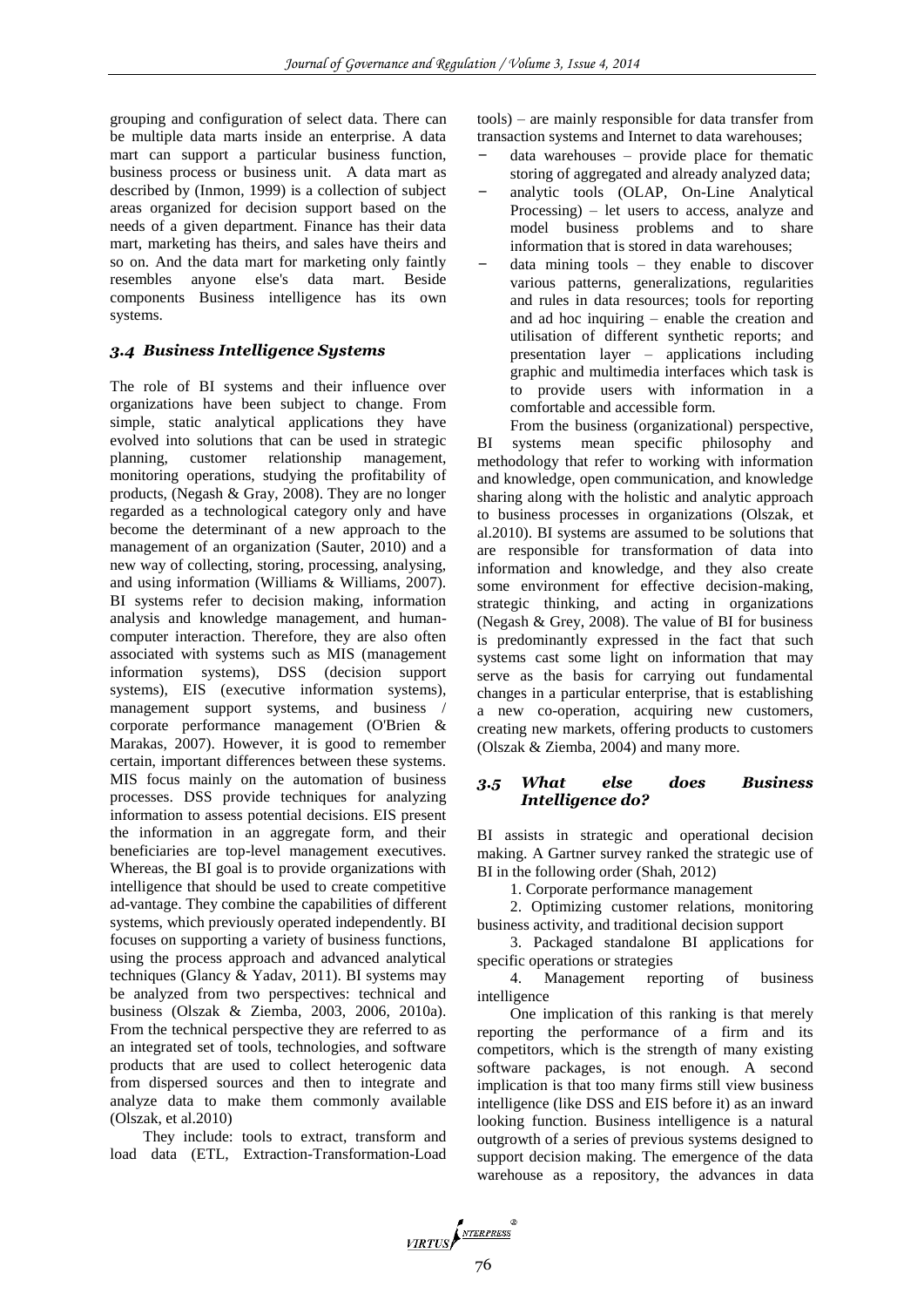cleansing that lead to a single truth, the greater capabilities of hardware and software, and the boom of Internet technologies that provided the prevalent user interface all combine to create a richer business intelligence environment than was available previously. BI pulls information from many other systems for its competitiveness.

# *3.6 Competitive Analysis of Business Intelligence*

Competitive intelligence (CI) is a specialized branch of Business Intelligence. It is "no more sinister than keeping your eye on the other guy albeit secretly" (Imhoff, Zhang, Wolfe, & Bounoua, 2010). The Society of Competitive Intelligence Professionals (SCIP) defines CI as follows (Negash, 2004). Competitive Intelligence is a systematic and ethical program for gathering, analyzing and managing external information that can affect your company's plans, decisions and operations (Negash, 2004). In other words, CI is the process of ensuring your competitiveness in the marketplace through a greater understanding of your competitors and the overall competitive environment. Competitive intelligence (CI) is not as difficult as it sounds. Much of what is obtained comes from sources available to everyone, including (Imhoff, 2003):

- Government websites and reports
- Online databases, interviews or surveys,
- Special interest groups (such as academics, trade associations, and consumer groups),
- Private sector sources (such as competitors, suppliers, distributors, customer) or
- Media (journals, wire services, newspapers, and financial reports).

The challenge with CI is not the lack of information, but the ability to differentiate useful CI from chatter or even disinformation

Of course, once a firm starts practicing competitive intelligence, the next stage is to introduce countermeasures to protect itself from the CI of competitor firms. The game of measure, countermeasure, and counter-countermeasure, and so on to counter to the last measure is played in industry just as it is in politics and in international competition. The question will be, "Is it really worth applying in SMEs?

## *3.7 Is it really worth it? Measuring Financial Impact*

## *3.7.1 Benefits of BI adoption in SMEs.*

Given the huge amount of data that is collected by companies and the information in the public domain, conventional wisdom suggests that the company that can extract, analyze and capitalize on the information will have a strategic advantage (Love, & Irani, 2004). Love et al.  $(2004)$  suggests that as with any business

initiative, management needs to know whether the cost of the effort was worth the benefit that is, was there a tangible business advantage? Interestingly, the business community has had a difficult time determining the value of BI efforts. There are several reasons for this. The first is that, often, the executives initiate a BI effort without first calculating a projected return on investment (ROI). According to Kimball, & Ross, (2002) in a 2002 The Data Warehousing Institute (TDWI) conference survey, "only 13% of all respondents had calculated the ROI of their BI projects, and only 37% were planning to do so". Why is this? When the 510 respondents who rated the value of BI projects as "high" or "very high" were asked what the benefits were, only two of the top 6 benefits were hard, tangible benefits (time savings, cost savings) compared to intangible benefits (single version of the "truth", better strategy and plans, better tactics and decisions, and more efficient processes)

In another survey, the 50 top Finnish companies were polled regarding their BI practices. Here, the greatest benefits were; better quality of information, better observation of threats and opportunities, growth of the knowledge base, increased sharing of information and improved efficiency. In contrast to the previous study, cost savings and time savings were lowest on the list of benefits (Elbashir, Collier, & Davern, 2008). Therefore, it is not surprising that a ROI is difficult to determine when the perceived benefits are rather "soft". Consistent with the above results, a Forrester research study found that "only 16 of 50 companies calculated an ROI before building a data warehouse" (Elbashir, Collier, & Davern, 2008). Note that the advantages (Elbashir, Collier, & Davern, 2008) of an integrated BI project are many. These include:

- Enterprise wide information
- Enterprise wide access<br>- Easy access through
- Easy access through a single, personalized portal
- More real-time information
- Decreased costs and time associated with typical report writing
- Ability to set up more complex alerts

Studies conducted in 2003 show Return on Investment (ROI) for BI installations can be substantial. An IDC study on the financial impact of business analytics, using 43 North American and European organizations indicated a median five-year ROI of 112% from an investment of \$2 million (Negash, 2004). Return ranged from 17% to 2000% with an average ROI of 457%. However, BI budget and ROI were not found to be correlated (Negash, 2004). A wide range of the benefits for an organization emerges from the basic principles of BI. Hannula and Pirttimäki (2003) carried out a study among the large Finnish companies to find out the benefits gained from BI. The most significant benefits provided by BI activities were:

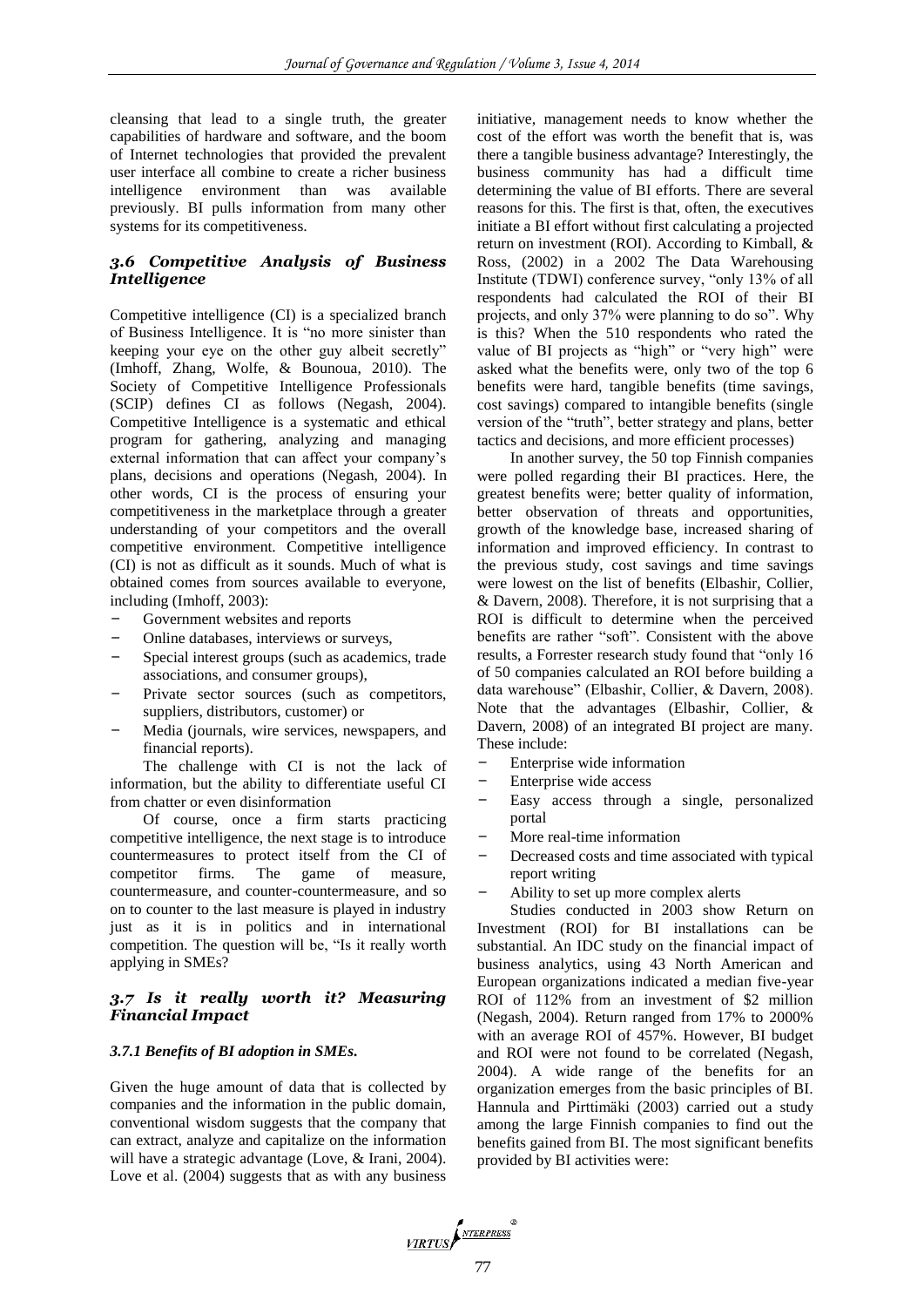- Better quality information acquired for decisionmaking (95%),
- Improved ability to anticipate earlier the possible threats and opportunities (83%),
- Growth of knowledge base (76%),
- Increase of sharing information (73%),
- Improved efficiency (65%),
- easier information acquisition and analysis (57%), and
- Faster decision-making (52%).

Time-savings (30%) and cost-savings (14%) were not considered particularly important. The researchers also asked the interviewees to name one factor to describe the most significant benefit of their BI activities. The following benefits were considered to be important:

- harmonizing the way of thinking of company personnel,
- broadening understanding of business in general, strengthening strategic planning,
- increasing professionalism in acquisition and analysis of information, and
- understanding the meaning of information The major benefits of BI, as presented by

Thompson, Rust, & Rhoda (2005) are:

- Faster, more accurate reporting  $(81\%)$ ,
- Improved decision making  $(78%)$ ,
- Improved customer service (56%),
- Increased revenue (49%).

Many Organizations around the world and in many different industries have been reaping the benefits of BI for years (Eckerson, 2002). A department of finance and revenue has closed its tax compliance gap by \$10 million a year while optimising customer satisfaction, thanks to a new BI solution. A major electronics retailer attributes \$1.3 million a year in fewer out-of-stock situations to a BI solution. The same solution also saves \$2.3 million a year in inventory costs due to more accurate supplier shipments. A major automobile manufacturer generated a 2,000 percent ROI on a financial BI solution that saved the firm millions of dollars by identifying repossessed vehicle loans more quickly (Wixom, & Watson, 2010). These are just a few of the many successful BI solutions at work today. Seven out of ten companies are moving to analyze their data either daily or instantly in 2006 according to Gartner, and CIO's are listing BI as their secondhighest priority in 2005, (up from tenth in 2004). Gartner also forecasts that companies worldwide will spend nearly \$6 billion this year alone to gain better insight into their internal operations. SMEs can't afford to ignore the benefits of BI if they want to remain competitive. Many of the benefits of BI are intangible. Wixom, & Watson, (2010) present tangible benefits as well as those that is difficult to measure. For example, companies may eliminate software and hardware licenses and fees when they consolidate and retire data marts, or companies may reduce headcount when they replace manual reporting

processes. Other benefits, such as the enabling of new ways of doing business, are much more difficult to quantify, but may generate a competitive advantage or open up new markets for the company. The three general BI benefit factors can be described as follows (Wixom, & Watson, 2010):

## *3.8 BI benefit factor 1: Improvements in data support*

The first factor encompasses all attributes that are connected to reporting and its improvement. For example, it includes the reduction in the overall effort concerning data analysis and reporting as well as improvements in the reports' quality and a more flexible reaction to new information needs.

### *3.8.1 BI benefit factor 2: Improvements in decision support*

Factor 2 covers the attributes that can be associated with decision support and its improvement. It contains facts about improved business decisions through more precise as well as more current data analyses. In addition, the identification of chances and risks can be improved by using BI systems. Also the improvement in the business results loads onto factor 2.

## *3.8.2 BI benefit factor 3: Savings*

The third factor includes statements which pertain to successes in rationalization. These include attributes regarding savings in personnel and in costs. By saving personnel and costs, competitive advantages can be achieved indirectly, either by diminishing the cost part in the income and loss statement or by having the possibility of using the saved resources in other areas.

## *3.9 Costs of business intelligence*

Most firms today do use some form of business intelligence, although only a few operate complete BI systems. To simplify the cost discussion, consider a firm starting from scratch. According to (Wixom, & Watson, 2010) putting a BI system in place includes the following costs:

- Hardware costs. These costs depend on what is already installed. If a data warehouse is in use, then the principal hardware needed is a data mart specifically for BI and, perhaps, an upgrade for the data warehouse. However, other hardware may be required such as an intranet (and extranet) to transmit data to the user community.
- Software costs. Typical BI packages can cost \$60,000. Subscriptions to various data services also need to be taken into account. For example, firms in the retail industry buy scanner data to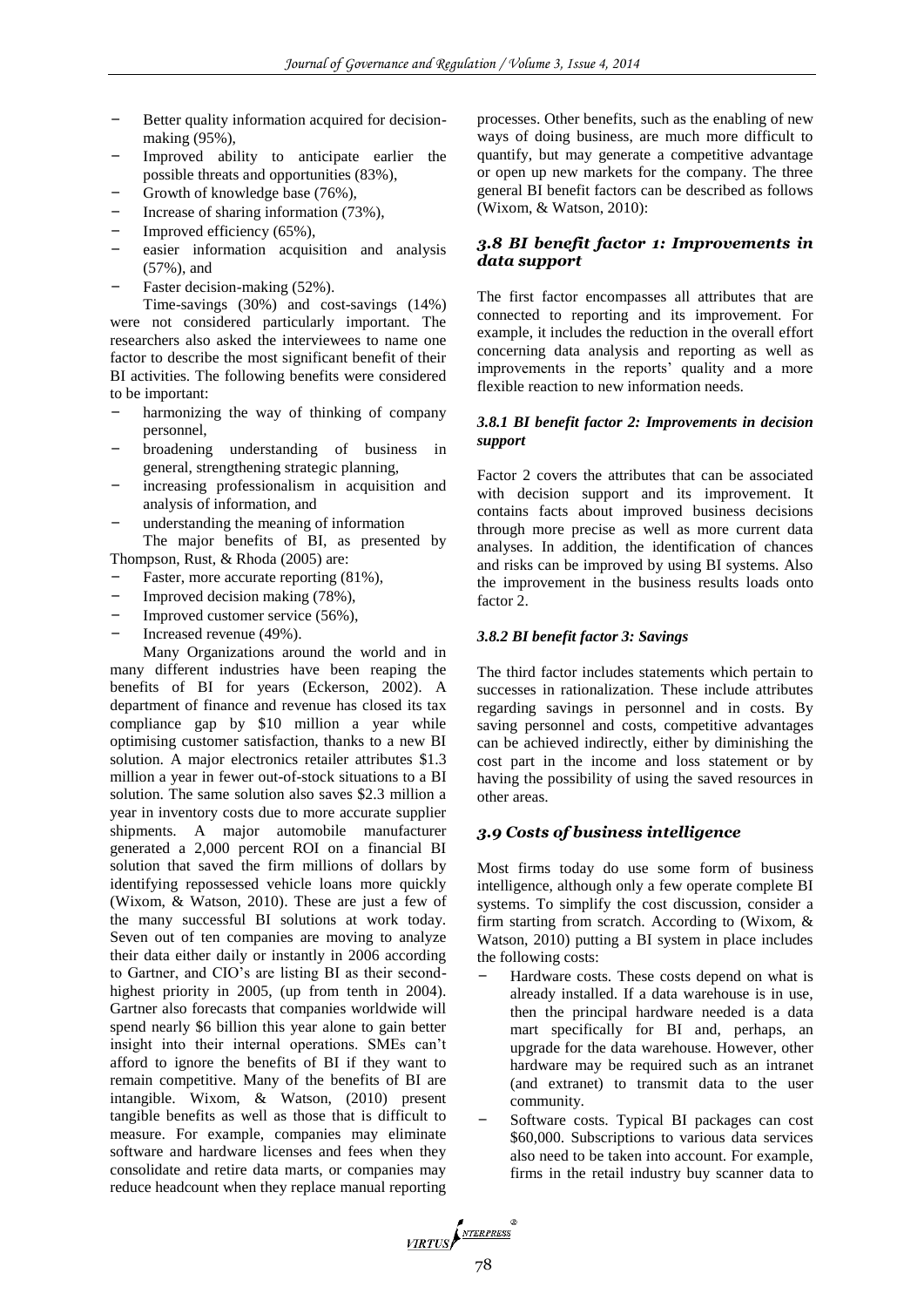ascertain how demand for their products and competing products responds to special offers, new introductions, and other day-to-day changes in the marketplace.

- Implementation costs. Once the hardware and software are acquired, a large one-time expense is implementation, including initial training. Training is also an ongoing cost as new people are brought in to use the system and as the system is upgraded. In addition, annual software maintenance contracts typically run 15% of the purchase costs.
- Personnel costs. Personnel costs for people assigned to perform BI and for IT support personnel, need to be fully considered to take into account salary and overhead, space, computing equipment, and other infrastructure for individuals. A sophisticated cost analysis also takes into account the time spent reading BI output and the time spent searching the Internet and other sources for BI.

Outside the above costs, there are already a number of studies on BI success factors (Olszak, & Ziemba, 2012). In the context of Business Intelligence systems, CSFs can be perceived as a set of tasks and procedures that should be addressed in order to ensure BI systems accomplishment. These tasks and procedures would either to be fostered, if they had already occurred, or be worked out, if they were nonexistent. Olszak, & Ziemba, (2012) cited the below Critical Success Factors as major.

#### *3.9.1 Political*

Inconsistency in policies, laws and regulations, and political instability affect BI systems accomplishment. Several associated factors that may prompt political challenge to the project are:

- Political takeover or military coup;
- War or revolution;
- Allegations of corruption causing government resignation; and
- Nationalization of assets with or without adequate compensation.

## *3.9.2 Legal*

Legal factors include:

Unexpected changes in government policies pertinent to laws and regulations and currency conversion;

- Absence of appropriate regulatory systems;
- Rates and methods of taxation including customs, royalties, convertibility of currency;
- Role of local courts in arbitration; and
- The methods by which electricity tariffs are set and approved.

### *3.9.3 Cultural*

Various socio-cultural background of the parties involved, various thinking processes

#### *3.9.4 Technical*

Several associated factors that may prompt technical challenge to the project are:

- Design;
- Engineering;
- Procurement; and
- Construction, equipment installation and operation of the equipment and its compatibility with accomplishment of project objectives.

#### *3.9.5 Managerial/ organizational*

Managerial or organizational factors refer to inadequate or ineffective management of the project by project sponsor or project management agency. The events in managerial factors include the following:

- Inadequate communication;
- Unclear objectives;
- Too optimistic goals in relation to project cost and schedule;
- Lack of project sponsorship;
- Unclear lines of responsibility, authority, and accountability;
- Slow and cumbersome decision-making process;
- Lack of training of the local staff for sustainability; and
- Lack of end-user participation

#### *3.9.6 Economical*

Economic factors refer to the issues influencing the economic feasibility of the project including the changes in domestic economic conditions of the recipient country or inaccurate project development plan due to unpredictable economic conditions

#### *3.9.7 Environmental*

Environmental factors refer to issues in conflict with established environmental regulations of the recipient country. This comprises pollution related issues such as noise, air pollution, water pollution, and visual disturbances and those related to natural resources such as unsustainable use of natural resources including minerals, water, land, and flora and fauna.

#### *3.9.8 Social*

Hostility due to religion, customs, and ethnicity of the project participants:

- Social uprising or riots due to ethnicity or polarization of social strata;
- Security of the stakeholders;

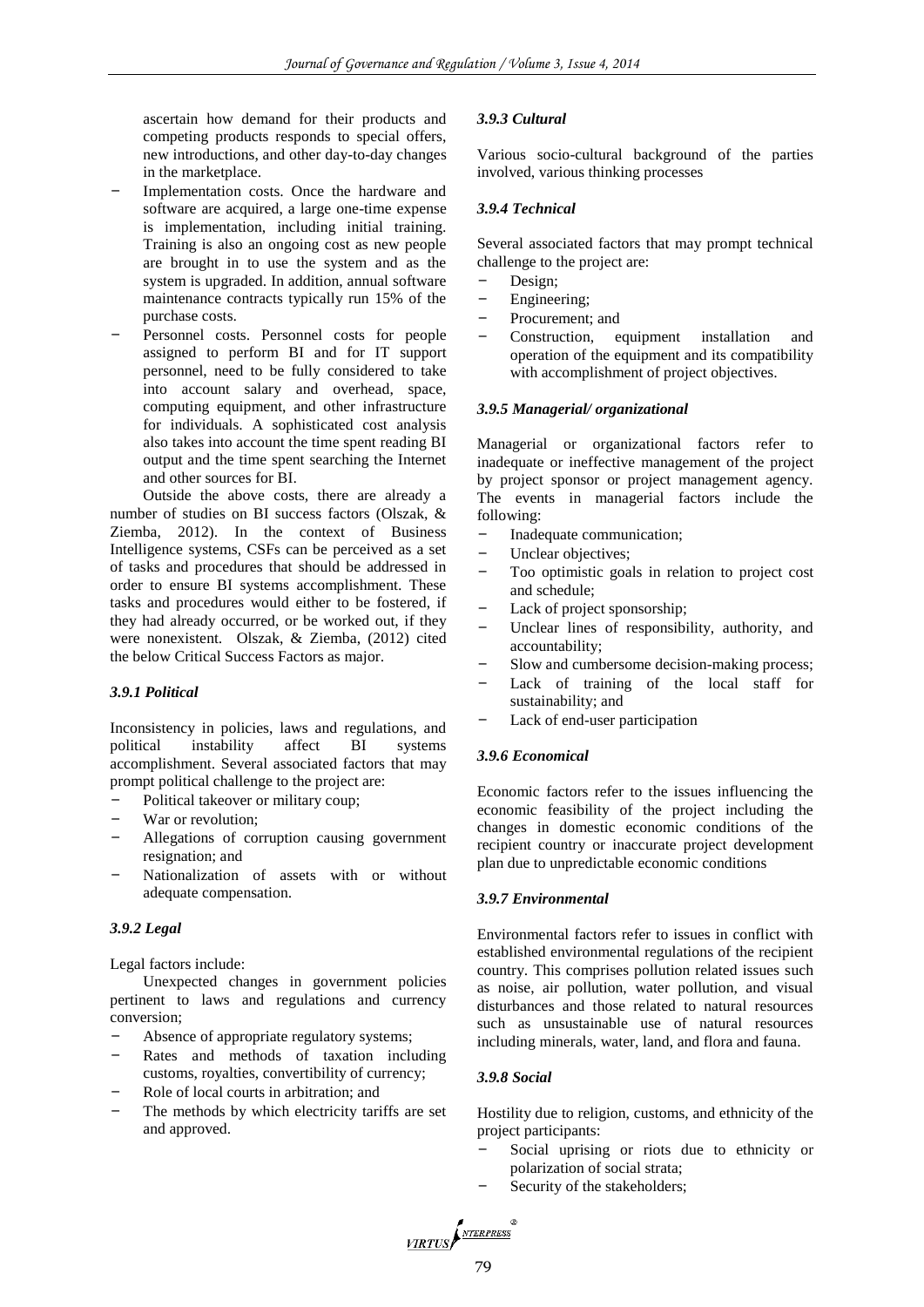- Overestimation of capacity of the beneficiaries; and
- Resistance of the beneficiaries to new social values and standards or to absorb the effects of economic change or new technology.

## *3.9.9 Corruption*

Factors which enable corruption include:

- State agencies and politicians that implement projects;
- Lenders that may favour some contractors;
- The delegation of architects, engineers, supervisors, and consultants responsible for each project;
- Panels inspecting and accepting finished projects;
- Contractors who are ready to buy projects with bribes; and
- Laws and regulations that can be misinterpreted to favour any parties.

## *3.9.10 Physical*

Natural disaster for example fires, floods, drought, lightning, typhoon, earthquake, wars, hostilities, military coups, civil strife, and acts of terrorism dangerous to BI systems accomplishment.

### **4. Discussion of findings**

Findings revealed that organizations which have the greatest success with BI travel an evolutionary path, starting with basic data and analytical tools and transitioning to increasingly more sophisticated capabilities until BI becomes an intrinsic part of their business culture. The article report, "Three Approaches to BI and Decision Impact", describes a three-stage process in which organizations gradually grow in analytical sophistication as their business needs and demands evolve (Baars, & Kemper, 2008):

1. Business Intelligence (IT). Organizations at this level generally approach BI as an IT-driven initiative focused on data collection and analytical tool selection. They ask "What happened?" and focus on making better business decisions through analysis of historical data.

2. Information management. At this stage organizations ask, "How are we doing against the plan, and what can we squeeze now to hit the target?" Do we have the right bullets to hit the target? Decisions become more real time as businesses bid BI tools and technology to push information to people so they can make better business decisions in the moment. This usually involves integrating data from CRM and ERP applications.

3. Extrapolative insight. In this approach, businesses add advanced analytics and predictive modeling to anticipate likely future events and capitalize on new trends or market opportunities.

These enterprises ask "What will happen next, and how can we optimize the outcome?" They not only see the future, but play a role in creating it.

Note that the advantages of an integrated BI project are many.

Watson, & Wixom, (2007) discusses some of the findings below as benefits

- Enterprise wide information
- Enterprise wide access
- Easy access through a single, personalized portal
- More real-time information
- Decreased costs and time associated with typical report writing

Business intelligence is not necessarily about tools and technologies; rather it is strategies of combining data from various sources with methodologies that make those facts solidify in a cohesive manner (Watson, & Wixom, 2007). Once the data is sourced, scrubbed, enriched, conformed, and finally housed in "access-ready" formats BI tools can make the data sing and dance.

## *4.1 Future of business intelligence*

Liautaud, & Hammond, (2000) posited that in this rapidly changing world, consumers are now demanding quicker more efficient service from businesses. To stay competitive companies must meet or exceed the expectations of consumers (Kysar, 2003). Companies will have to rely more heavily on their business intelligence systems (Watson, & Wixom, 2007) to stay ahead of trends and future events and SMEs are not spared. Business intelligence end-users are beginning to demand Real time Business Intelligence or near real time analysis relating to their business, particularly in frontline operations. They will come to expect up to date and fresh information in the same fashion as they monitor stock quotes online (Kysar, 2003). In the not too distant future companies will become dependent on real time business information in much the same fashion as people come to expect to get information on the internet in just one or two clicks. Also in the near future business information will become more democratized where end users from throughout the organization will be able to view information on their particular segment to see how it's performing (Watson, & Wixom, 2007). So, in the future, the capability requirements of business intelligence will increase in the same way that consumer expectations increase. It is therefore imperative that companies increase at the same pace or even faster to stay competitive.

## *4.2 Recommendation*

SMEs are perfect candidates for an incremental approach to BI. To be agile and compete with larger rivals, managers and business users at midsize

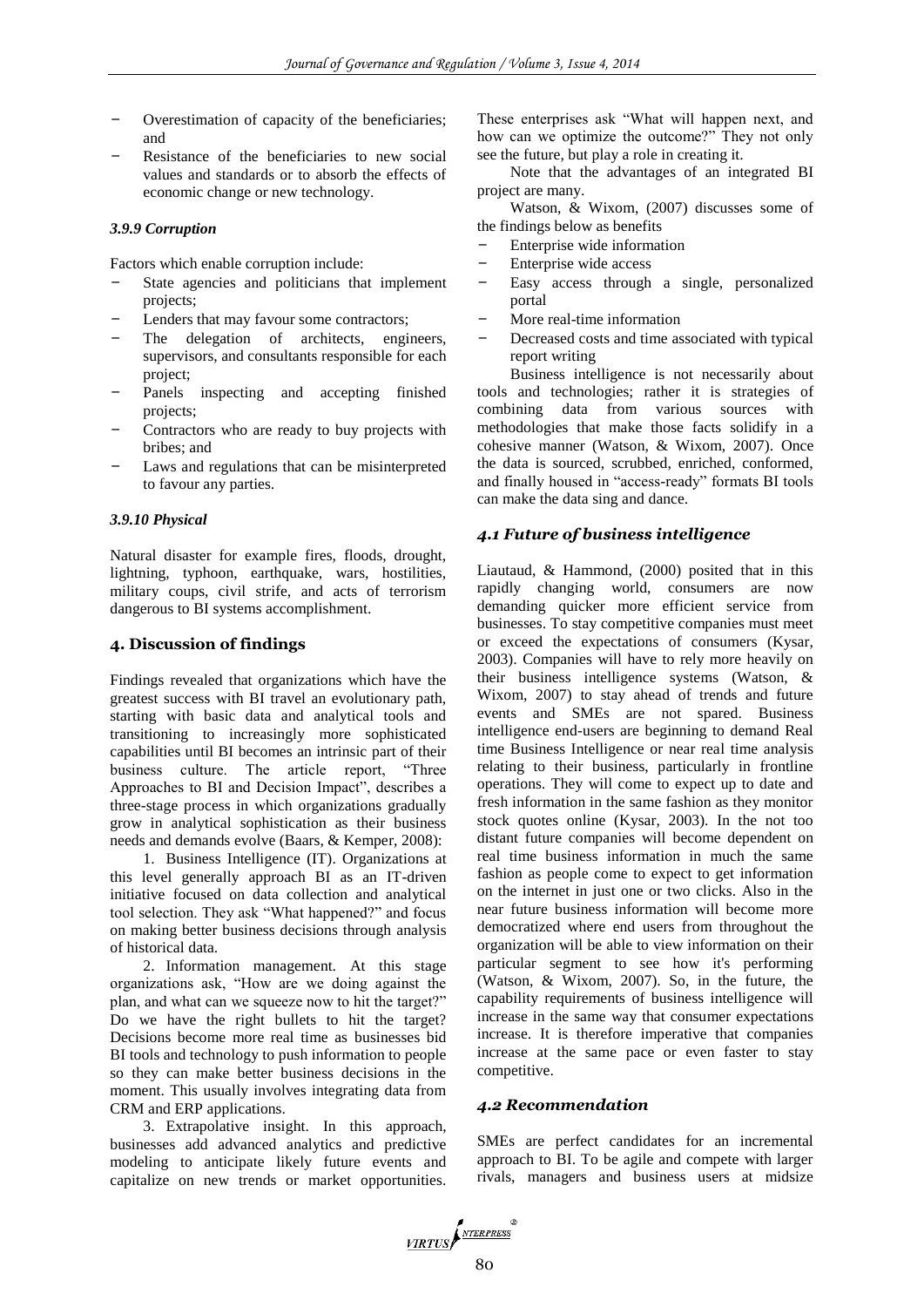companies need targeted, timely and accurate information − information that can successfully drive strategic business decisions. But because they have limited IT staff and budgets, smaller firms need a practical solution that enables them to deploy components tactically and incrementally. These businesses should "think big" – that is, draw on the conceptual frameworks of larger companies – yet scale their approaches to fit a company with fewer resources. For a Business Intelligence project's implementation to be successful and to bring tangible business benefits to SMEs in the future, it is worthwhile to meet some of the below basic conditions:

- BI system must be a part of the company's business strategy. It must correspond to the real needs of users and support key processes and business decisions at all levels of management (strategic, tactical and operational). To do this the knowledge about the BI system opportunities in the context of business challenges becomes indispensable for an enterprise. A good understanding of decisionmaking processes is also required, because only then the BI system can be used effectively;
- Managing the BI system implementation ought to be centralized, but all of its prospective users should be involved in the implementation. Only such a situation will enable users to adapt the BI system functionality to the individual needs while ensuring the proper con-duct and success of implementation;
- The implementation of the BI system requires appropriate knowledge and skills for the BI implementation. A competent project team, consisting of managers, employees and IT specialists, is essential;
- BI system implementation project must have a sponsor who is positioned in the organizational hierarchy as high as possible. Commitment of managers, especially of the board, in the process of choosing and implementing BI systems is required. This will ensure adequate resources and be a clear signal to employees that management attaches due importance to the project;
- BI system requires permanent development and adaptation to new challenges and expectations of an enterprise. The consequence of BI system non-development is its depreciation and withdrawal;

It is necessary for users to be able to use the BI system. This can be provided by staff training and a very high-friendliness of the system; and

The cost of BI implementation must cover the costs of technology, but also account for measures to establish a project team, technical support, and substantive support, and change management, employees training as well as maintaining and developing the BI system in the

future. Otherwise, the enterprise receives a powerful tool that no one will use.

# **5. Conclusions**

Nowadays, BI becomes an essential part of any enterprise, even SMEs. This necessity is caused by the increasing data volume indispensable for decision making. Existing solutions and tools are mostly, aimed at large-scaled enterprises; thereby they are inaccessible or insufficient for SMEs because of high price, redundant functionality, complexity, and high hardware and software requirements. SMEs require solutions with light architectures that, moreover, are cheap and do not require additional hardware (Abadi, et al. 2003) and software. Business intelligence is very much worth it in SMEs. The research results indicate that the use of a BI system will result in a business success only if the BI users, on a regular basis, develop business and decision-making processes, recognize their needs, assist their modeling and oversee the completion of a project as well as actively participate in the implementation of new BI components. The knowledge and skills of a project team and BI systems users are of primary importance. It can be summarily concluded that business intelligence is a cutting edge strategic asset in SMEs and again it is really worth adoption by SMEs in Zimbabwe as return on investment (ROI) is guaranteed when all the necessary procedures are taken.

## **Reference**

- 1. Abadi, D., Carney, D., Cetintemel, U., Cherniack, M., Convey, C., Erwin, C., & Zdonik, S. (2003, June). Aurora: a data stream management system. In *Proceedings of the 2003 ACM SIGMOD international conference on Management of data* (pp. 666-666). ACM.
- 2. Ale Ebrahim, N., Ahmed, S., & Taha, Z. (2010). Critical factors for new product developments in SMEs virtual team. *African Journal of Business Management*,*4*(11), 2247-2257.
- 3. Andreeva, J., Boehm, M., Gaidioz, B., Karavakis, E., Kokoszkiewicz, L., Lanciotti, E., & Sidorova, I. (2010). Experiment dashboard for monitoringcomputing activities of the LHC virtual organizations. *Journal of Grid Computing*, *8*(2), 323- 339.
- 4. Azvine, B., Cui, Z., Nauck, D. D., & Majeed, B. (2006, June). Real time business intelligence for the adaptive enterprise. In *E-Commerce Technology, 2006. The 8th IEEE International Conference on and Enterprise Computing, E-Commerce, and E-Services, The 3rd IEEE International Conference on* (pp. 29- 29). IEEE.
- 5. Baars, H., & Kemper, H. G. (2008). Management support with structured and unstructured data—an integrated business intelligence framework. *Information Systems Management*, *25*(2), 132-148.

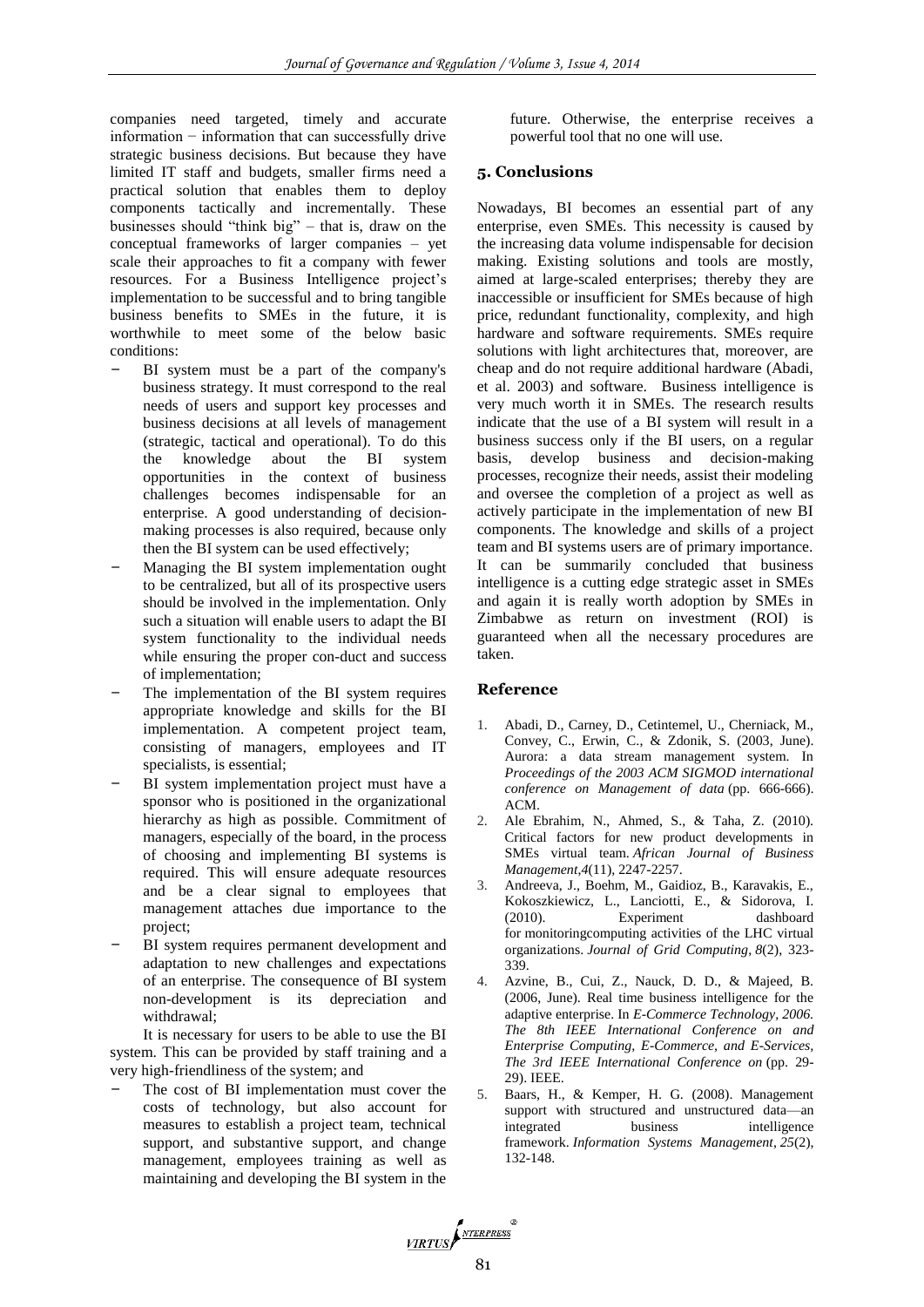- 6. Baars, H., & Kemper, H. G. (2008). Management support with structured and unstructured data—an integrated business intelligence framework. *Information Systems Management*, *25*(2), 132-148.
- 7. Baars, H., & Kemper, H. G. (2008). Management support with structured and unstructured data—an integrated business intelligence framework. *Information Systems Management*, *25*(2), 132-148.
- 8. Beck, T., Demirquc-Kunt, A. & Levine, R. (2004): SMEs, Growth and Poverty: Cross Country Evidence.
- 9. Bierly III, P. E., Kessler, E. H., & Christensen, E. W. (2000). Organizational learning, knowledge and wisdom. *Journal of organizational change management*, *13*(6), 595-618.
- 10. Bose, R. (2009). Advanced analytics: opportunities and challenges. *Industrial Management & Data Systems*, *109*(2), 155-172.
- 11. Calof, J. L., & Wright, S. (2008). Competitive intelligence: a practitioner, academic and interdisciplinary perspective. *European Journal of Marketing*,*42*(7/8), 717-730.
- 12. Carr, C., Morton, J., & Furniss, J. (2000). The economic espionage act: bear trap or mousetrap?. *Texas Intellectual Property Law Journal*, *8*(2), 159-209.
- 13. Chen, H., Chiang, R. H., & Storey, V. C. (2012). Business Intelligence and Analytics: From Big Data to Big Impact. *MIS quarterly*, *36*(4), 1165-1188.
- 14. Chen, H., Chiang, R. H., & Storey, V. C. (2012). Business Intelligence and Analytics: From Big Data to Big Impact. MIS quarterly, 36(4), 1165-1188.
- 15. Codd, E. F., Codd, S. B., & Salley, C. T. (1993). Providing OLAP (on-line analytical processing) to user-analysts: An IT mandate. *Codd and Date*, *32*.
- 16. Creswell, J. W. (2002). Educational research: Planning, conducting, and evaluating quantitative.
- 17. Abadi D. J. (2009) Data Management in the Cloud: Limitations and Opportunities. IEEE Data Engineering Bulletin, 32(1):3–12, March
- 18. Davenport, T. H. (2006). Competing on analytics. *harvard business review*, *84*(1), 98.
- 19. Dresner, H. (1989). Business Intelligence. *Gartner Inc*. 20. Eckerson, W. W. (2002). Data quality and the bottom
- line. *TDWI Report, The Data Warehouse Institute*. 21. Eckerson, W. W. (2002). Data quality and the bottom
- line. TDWI Report, The Data Warehouse Institute.
- 22. Elbashir, M. Z., Collier, P. A., & Davern, M. J. (2008). Measuring the effects of business intelligence systems: The relationship between business process and organizational performance. *International Journal of Accounting Information Systems*, *9*(3), 135-153.
- 23. Fleisher, C. S., & Blenkhorn, D. L. (Eds.). (2003). *Controversies in competitive intelligence: The enduring issues*. Greenwood Publishing Group.
- 24. Fleisher, C. S., Wright, S., & Tindale, R. (2007). A chronological and categorized bibliography of key competitive intelligence scholarship: Part 4 (2003- 2006). *Journal of Competitive Intelligence and Management*, *4*(1), 34-107.
- 25. Gangadharan, G. R., & Swami, S. N. (2004, June). Business intelligence systems: design and implementation strategies. In *Information Technology Interfaces, 2004. 26th International Conference on* (pp. 139-144). IEEE.
- 26. Gibson, M., Arnott, D., Jagielska, I., & Melbourne, A. (2004). Evaluating the intangible benefits of business intelligence: Review & research agenda. In*Proceedings of the 2004 IFIP International Conference on Decision Support Systems (DSS2004): Decision Support in an Uncertain and Complex World* (pp. 295-305). Prato, Italy.
- 27. Glancy, F. H., & Yadav, S. B. (2011). Business intelligence conceptual model.*International Journal of Business Intelligence Research (IJBIR)*, *2*(2), 48-66.
- 28. Golfarelli Matteo, Rizzi Stefano and Cella Luris. (2004) 'Beyond Data Warehousing: What's next in Business Intelligence?' Proceedings of DOLAP-04, Washington, DC, USA. Retrieved May 17 2006 from www.acm.org
- 29. Golfarelli, M., Rizzi, S., & Cella, I. (2004, November). Beyond data warehousing: what's next in business intelligence?. In *Proceedings of the 7th ACM international workshop on Data warehousing and OLAP* (pp. 1-6). ACM.
- 30. Golfarelli, M., Rizzi, S., & Cella, I. (2004, November). Beyond data warehousing: what's next in business intelligence?. In Proceedings of the 7th ACM international workshop on Data warehousing and OLAP (pp. 1-6). ACM.
- 31. Grigori, D., Casati, F., Castellanos, M., Dayal, U., Sayal, M., & Shan, M. C. (2004). Business process intelligence. Computers in Industry, 53(3), 321-343.
- 32. Gupta, Y., & Sharma, N. (2013). When BI Meets CRM: An Emerging Concept in Retail Industry. *International Journal of Business Analytics and Intelligence*,*1*(1), 41-48.
- 33. Hannula, M., & Pirttimäki, V. (2003). Business intelligence empirical study on the top 50 Finnish companies. *Journal of American Academy of Business*, *2*(2), 593-599.
- 34. Hanson, W. E., Creswell, J. W., Clark, V. L. P., Petska, K. S., & Creswell, J. D. (2005). Mixed methods research designs in counseling psychology. *Journal of counseling psychology*, *52*(2), 224.
- 35. Harris, L. J., Abdollahi, H., Newhook, T., Sauter, P. K., Crawford, A. G., Chojnacki, K. A., ... & Berger, A. C. (2010). Optimal technical management of stump closure following distal pancreatectomy: a retrospective review of 215 cases. *Journal of Gastrointestinal Surgery*, *14*(6), 998-1005.
- 36. Imhoff, M. L., Zhang, P., Wolfe, R. E., & Bounoua, L. (2010). Remote sensing of the urban heat island effect across biomes in the continental USA. *Remote Sensing of Environment*, *114*(3), 504-513.
- 37. Inmon, B. (1999). Data mart does not equal data warehouse. *DM Direct*, 1675-1.
- 38. Kimball, R., & Ross, M. (2002). The data warehouse toolkit: the complete guide to dimensional modelling. *US: John Wiley & Sons*.
- 39. Kotrlik, J. W. K. J. W., & Williams, H. A. W. H. A. (2003). The Incorporation of Effect Size in Information Technology, 40. Learning, Information Technology, Learning, and Performance Research and Performance Research. *Information Technology, Learning, and Performance Journal*, *21*(1), 1.
- 40. Krathwohl, D. R. (1993). *Methods of educational and social science research: An integrated approach*. Longman/Addison Wesley Longman.